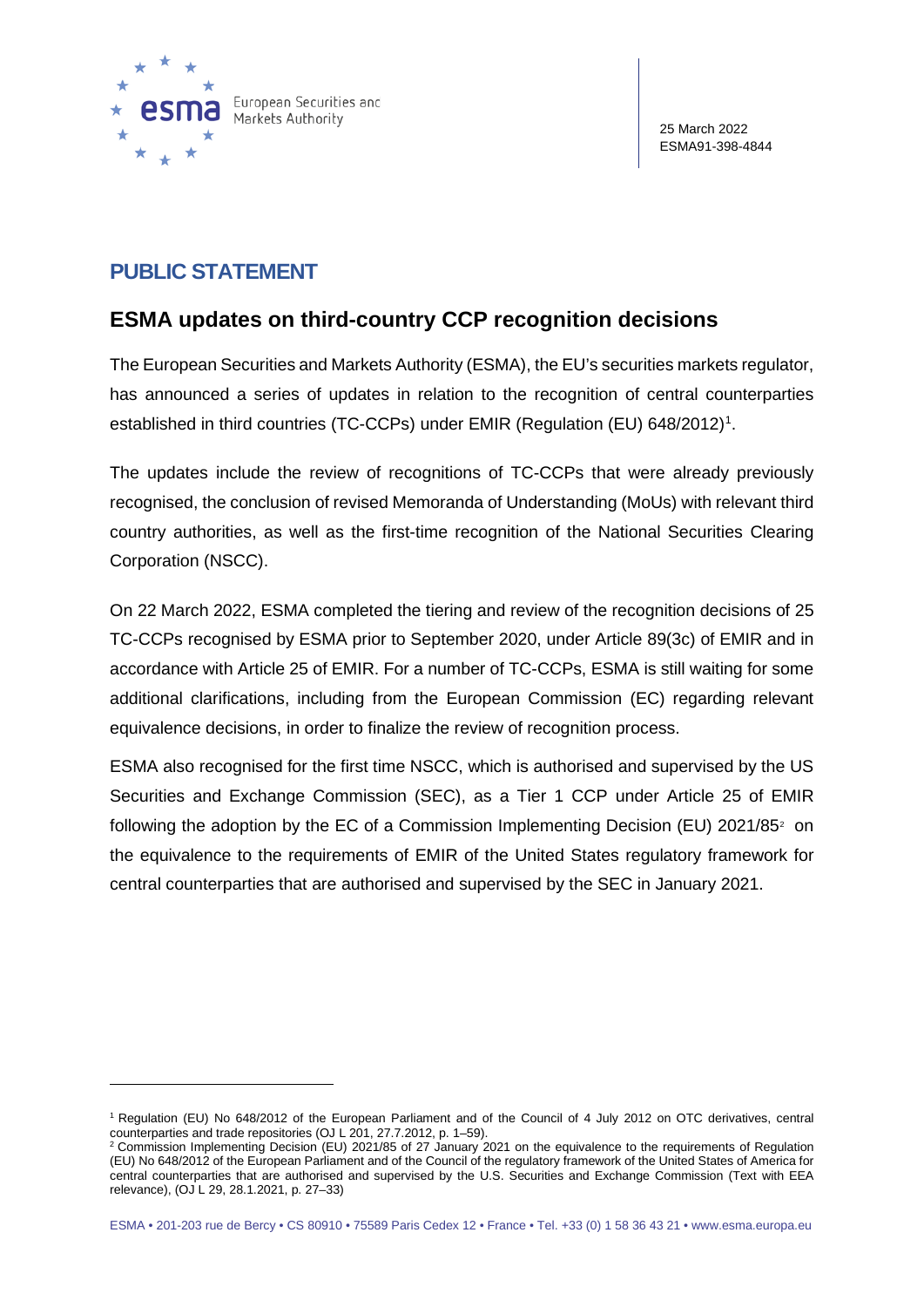

As pre-requisite to the recognition process, ESMA has to conclude modified or new MoUs with the relevant third country authorities<sup>[3](#page-1-0)</sup>, to reflect key amendments to EMIR introduced by Regulation (EU) No 2019/2099 [4](#page-1-1) .

The 16 signed MoUs enhance the supervisory cooperation arrangements between ESMA and the relevant third country authorities, whose legal and supervisory framework for CCPs have been deemed equivalent to EMIR by the European Commission. All MoUs between ESMA and third country authorities are published on the ESMA website.

The detailed list of recognised TC-CCPs is published on the ESMA website [\(third](https://www.esma.europa.eu/sites/default/files/library/third-country_ccps_recognised_under_emir.pdf)country CCPs recognised under emir.pdf (europa.eu)).

<span id="page-1-1"></span><span id="page-1-0"></span><sup>3</sup> Mexico, Canada (AMF/OSC), Canada (ASC), Australia, Singapore, New Zealand, Korea, Brazil, Switzerland, Japan (JFSA), Japan (MAFF/METI), Hong Kong, Dubai, UAE, US SEC, and supplemental arrangement to the CFTC 2016 MoU <sup>4</sup> Regulation (EU) 2019/2099 of the European Parliament and of the Council of 23 October 2019 amending Regulation (EU) No 648/2012 as regards the procedures and authorities involved for the authorisation of CCPs and requirements for the recognition of third-country CCPs, (OJ L 322, 12.12.2019, p. 1–44)